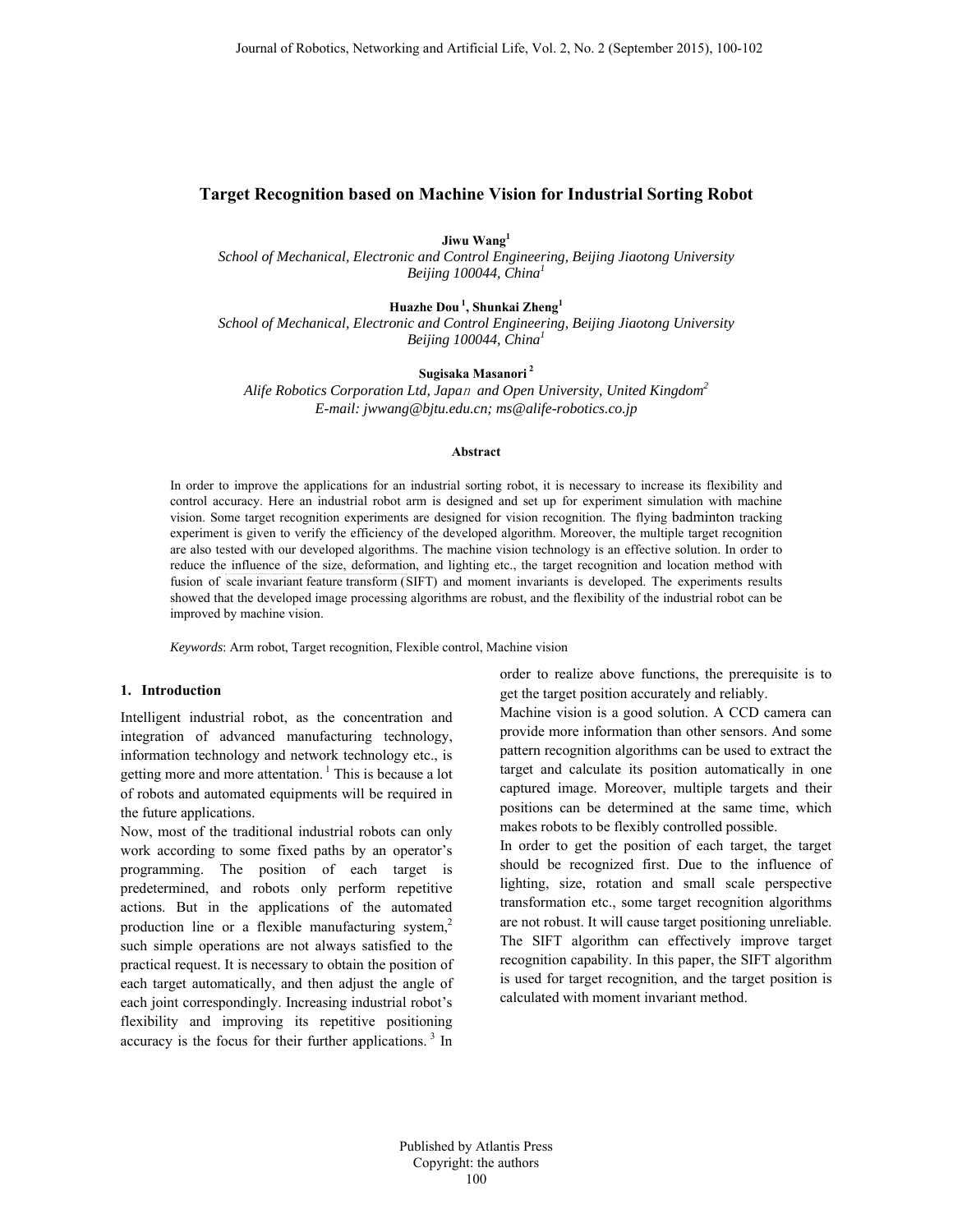# **2. Target Recognition Based on Image Matching**

For pattern recognition, some scale and grayscale transformation can not be avoided. It will make some matching algorithm unreliable. The algorithm of the scale invariant feature transform<sup>4</sup> (SIFT) is a local feature detection algorithm. It is based on matching image feature points to realize target recognition. Even in a complex environment, the target can be quickly and accurately recognized.

The kernel of SIFT algorithm is to search key points in the different scale space, and calculate their direction. The feature points in SIFT are those points, such as corners, edges, dark spot and bright spot etc., which will not be affected by illumination, viewpoint or occlusion. The process of SIFT algorithm is shown in figure 1.



Fig.1.Illustration of SIFT algorithm steps

Image recognition is to identify the target image with the source images in the sample library. Compared with other pattern recognition algorithms, the necessary step is to input the sample target image in the sample library, which simplifies the complex operation for image processing. The target recognition process is shown in figure 2.



Fig.2. The flow chart of target recognition

In order to verify above algorithms, the following experiments of flying badminton tracking are carried. In figure 3, the red mark is the position of the flying badminton.



Fig.3. The target recognition of flying badminton

Another experiment is shown in figure 4.



Fig.4 Illustration on the matching results

In figure 4, the scale and orientation transformation of the target are studied. Moreover, the influence of viewpoint and brightness modification is studied too. As shown in figure 4, with the SIFT algorithm, the matching results are robust and reliable. For each picture in this group, the left side is the input image to be detected, and the right side is the sample library. Their relationship is shown by connecting lines between the extracted feature points.